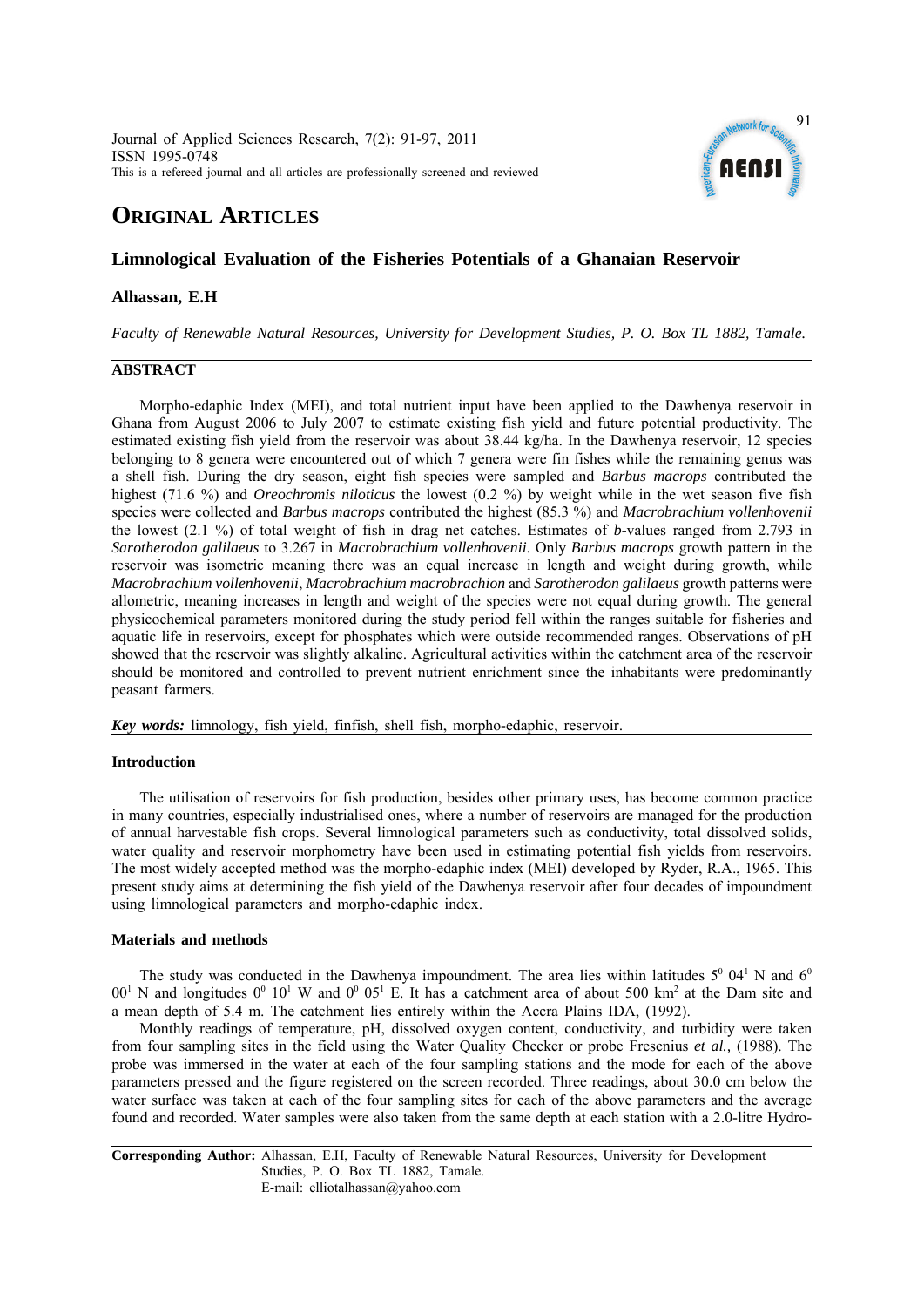Bios Kiel TP water sampler to the laboratory for nutrient content analysis.

The nutrients analysed were phosphates and nitrates using a Hach DR2010 direct-reading spectrophotometer and pre-package reagents within 24 hours after sampling. About 25 ml of the water taken to the laboratory was measured into a reaction bottle and Phos Ver 3 reagent added and swirled. The sample was then allowed to stand for 2 minutes and readings taken at 890 nm from the spectrophotometer as the concentration of phosphates at the sampling site. Blue colour indicated the presence of phosphates in the sample. Another 25 ml of water was measured into a reaction bottle and Nitra Ver 5 reagent added and shaken for 1 minute. The sample was allowed to stand for 5 minutes and the readings taken at 400 nm from the spectrophotometer as the concentration of nitrates at the sampling site. Brown colour indicated the presence of nitrates in the sample.

Fish samples were caught using a drag net  $\binom{1}{2}$  inch mesh size) constructed by a local fisherman purposely for this project, between 9:00 am and11:30 am (for day sampling) and 10:30 pm and 11:45 pm (for night sampling) during the sampling period. The sampling was done twice for both the dry season: November and February and wet season: April and June. The samples were taken to the laboratory and each individual identified using keys by Dankwa *et al.,* (1999).

Estimates of the potential fish yield were obtained using the physico-chemical characteristics of the reservoir and the relationship Y=23.281 MEI<sup>0.447</sup>. Marshal, B.E. (1984). Where Y is the potential fish yield in kg/ha, MEI is morpho-edaphic index, which is given in μS/cm and is estimated by dividing the mean conductivity by the mean depth Ryder *et al.,* (1974).

#### **Results and Discussion**

The mean sampling sites variations in physicochemical parameters during the study period recorded a minimum temperature value of 27.8 °C in site 3 and a maximum of 28.0 °C in site 1 and a mean value of  $27.9 \pm 0.03$  °C (standard error, s.e) (Figure 1). Site 4 recorded a minimum of 7.67 mgl<sup>-1</sup> and site 3, a maximum of 7.71 mgl<sup>-1</sup> dissolved oxygen and a mean of 7.7  $\pm$  0.01 mgl<sup>-1</sup> (Figure 2). Values recorded for conductivity were a minimum of  $137.6 \mu \text{Scm}^{-1}$  for site 3 and a maximum of  $138.3 \mu \text{Scm}^{-1}$  in site 2 and mean value of  $137.9 \pm 0.2$   $\mu$ Scm<sup>-1</sup> (Figure 3). For turbidity, site 3 recorded the minimum value of 46.1 mgl<sup>-1</sup> while site 4 recorded the maximum value of 52.6 mgl<sup>-1</sup> and a mean value of  $48.8 \pm 1.5$  mgl<sup>-1</sup> (Figure 4). Mean site values of pH ranged from a minimum of  $7.76$  in site 3 to a maximum of  $7.96$  in site 1 with a mean value of 7.8  $\pm$  0.05 (Figure 5). Site 3 recorded the lowest nitrates content of 0.84 mgl<sup>-1</sup> while site 2 recorded the highest value of 0.87 mgl<sup>-1</sup> with a mean value of  $0.85 \pm 0.01$  mgl<sup>-1</sup> (Figure 6). Phosphate content ranged from 0.16 mgl<sup>-1</sup> in site 4 to 0.19 mgl<sup>-1</sup> in site 1 and a mean value of  $0.18 \pm 0.01$  mgl<sup>-1</sup> (Figure 7).

In the Dawhenya reservoir, 12 species belonging to 8 genera were encountered out of which 7 genera were finfishes while the remaining genus was a shell fish (Table 2). During the dry season, eight fish species were sampled and *Barbus macrops* contributed the highest (71.6 %) and *Oreochromis niloticus* the lowest (0.2 %) while in the wet season five fish species were collected and *Barbus macrops* contributed the highest (85.3 %) and *Macrobrachium vollenhovenii* the lowest (2.1 %) of total weight of fish in drag net catches (Table 3).

The Length-weight relationship parameters for 4 species (belonging to 3 families, and 3 genera) are presented in Table 4 along with available information on length range and growth pattern. Estimates of **b** ranged from 2.793 in *Sarotherodon galilaeus* to 3.267 in *Macrobrachium vollenhovenii*. Only *Barbus macrops* growth pattern was isometric meaning there is an equal increase in length and weight during growth, while *Macrobrachium vollenhovenii*, *Macrobrachium macrobrachion* and *Sarotherodon galilaeus* growth patterns were allometric, meaning increases in length and weight of the species were not equal during growth.

| Months        | Site 1 | Site 2 | Site 3 | Site 4 |
|---------------|--------|--------|--------|--------|
| August, 2006  | 113    | 114    | 112    | 112    |
| September     | 125    | 121    | 121    | 121    |
| October       | 130    | 132    | 134    | 133    |
| November      | 136    | 133    | 134    | 143    |
| December      | 140    | 138    | 140    | 140    |
| January, 2007 | 145    | 146    | 146    | 147    |
| February      | 158    | 160    | 159    | 163    |
| March         | 166    | 164    | 163    | 163    |
| April         | 135    | 139    | 135    | 135    |
| May           | 135    | 138    | 135    | 135    |
| June          | 135    | 135    | 135    | 134    |
| July          | 136    | 135    | 135    | 137    |
| Mean          | 129.5  | 137.9  | 126.3  | 138.6  |

**Table 1:** Mean monthly conductivity of the four sampling sites of the Dawhenya reservoir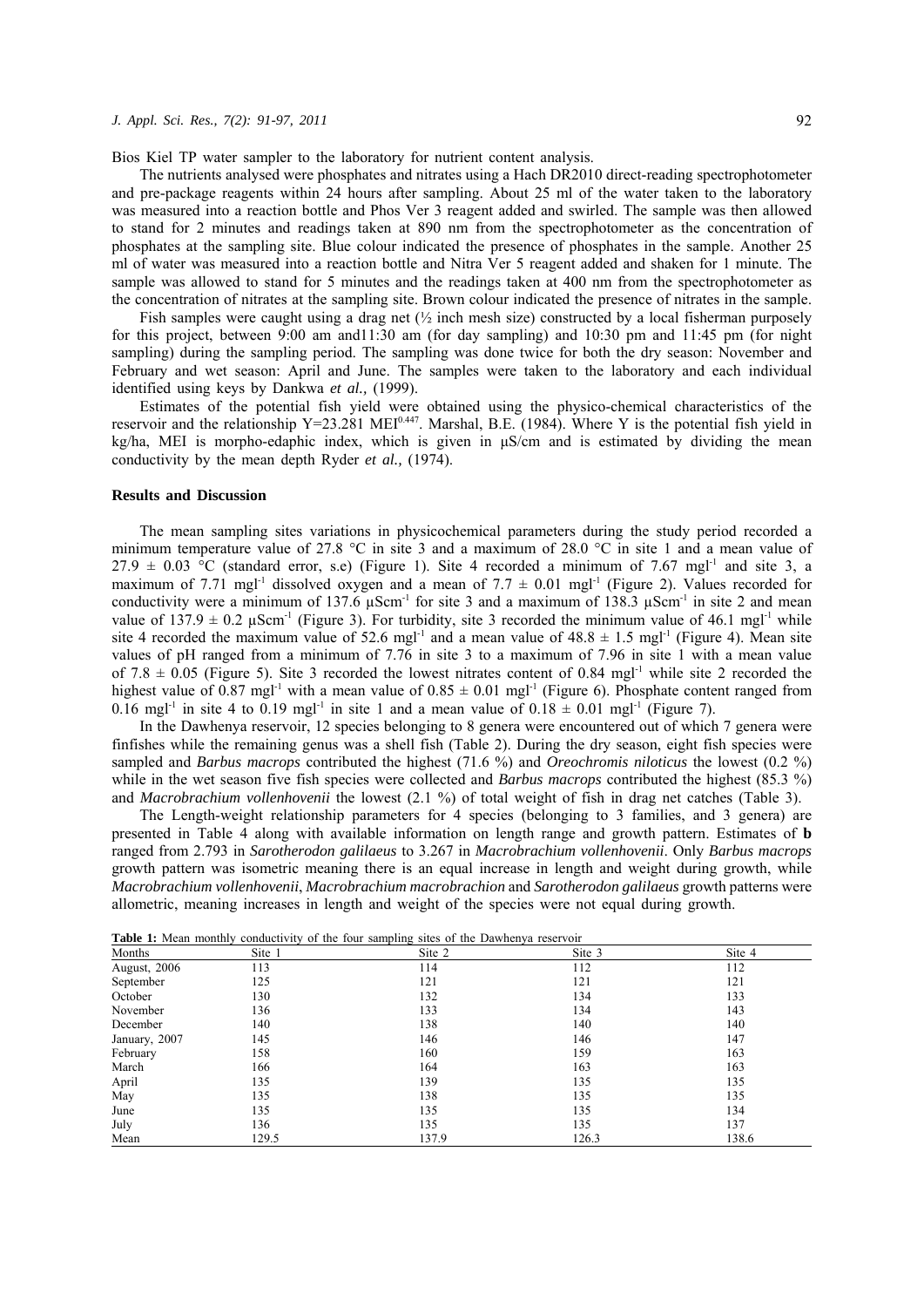

Fig. 1: Mean site temperature (°C) with standard error bars



Fig. 2: Mean site dissolved oxygen content (mgl<sup>-1</sup>) with standard error bars



**Fig. 3:** Mean site conductivity (μScm<sup>-1</sup>) with standard error bars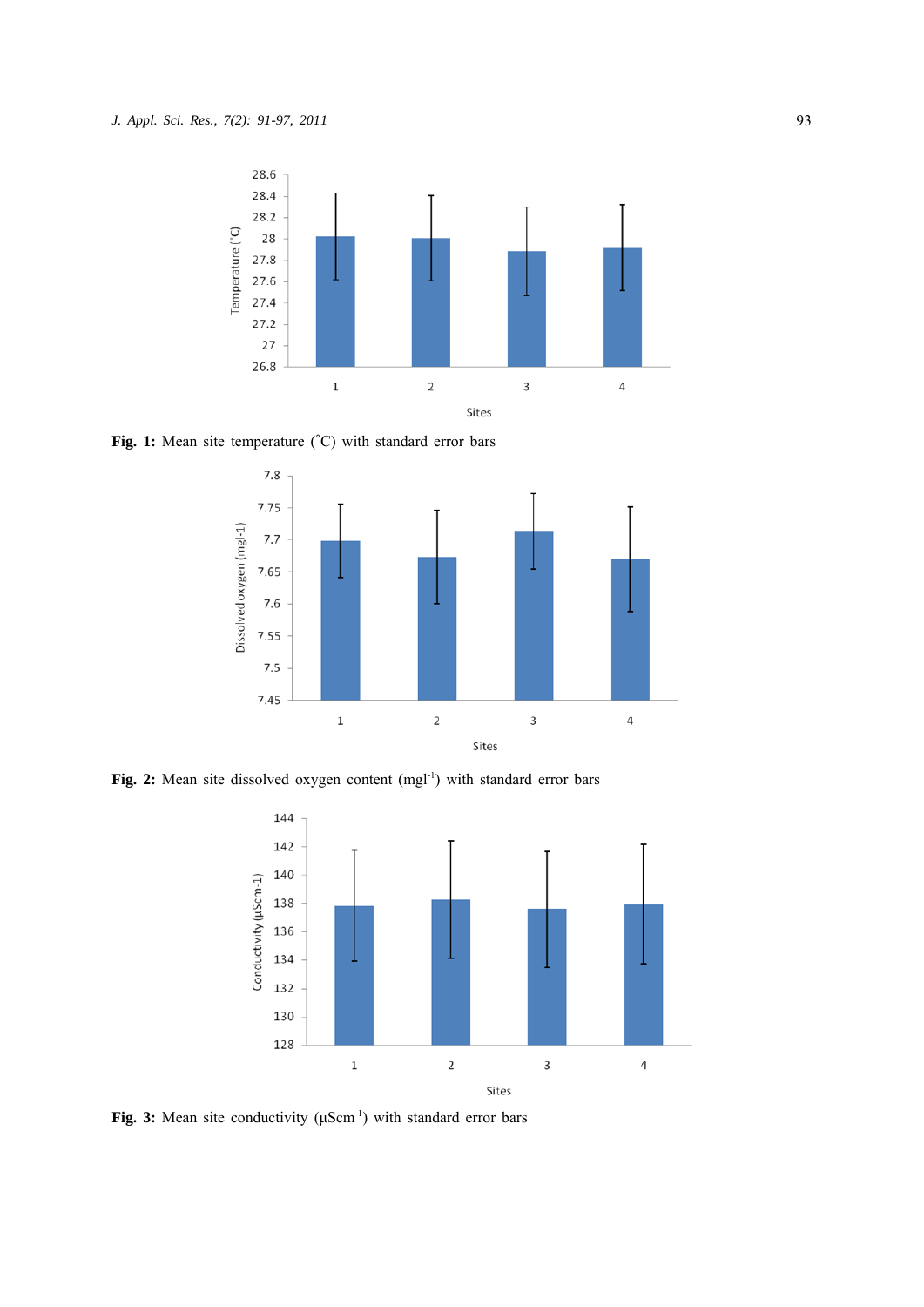

Fig. 4: Mean site turbidity (mgl<sup>-1</sup>) with standard error bars



**Fig. 5:** Mean site pH with standard error bars



Fig. 6: Mean site nitrates content (mgl<sup>-1</sup>) with standard error bars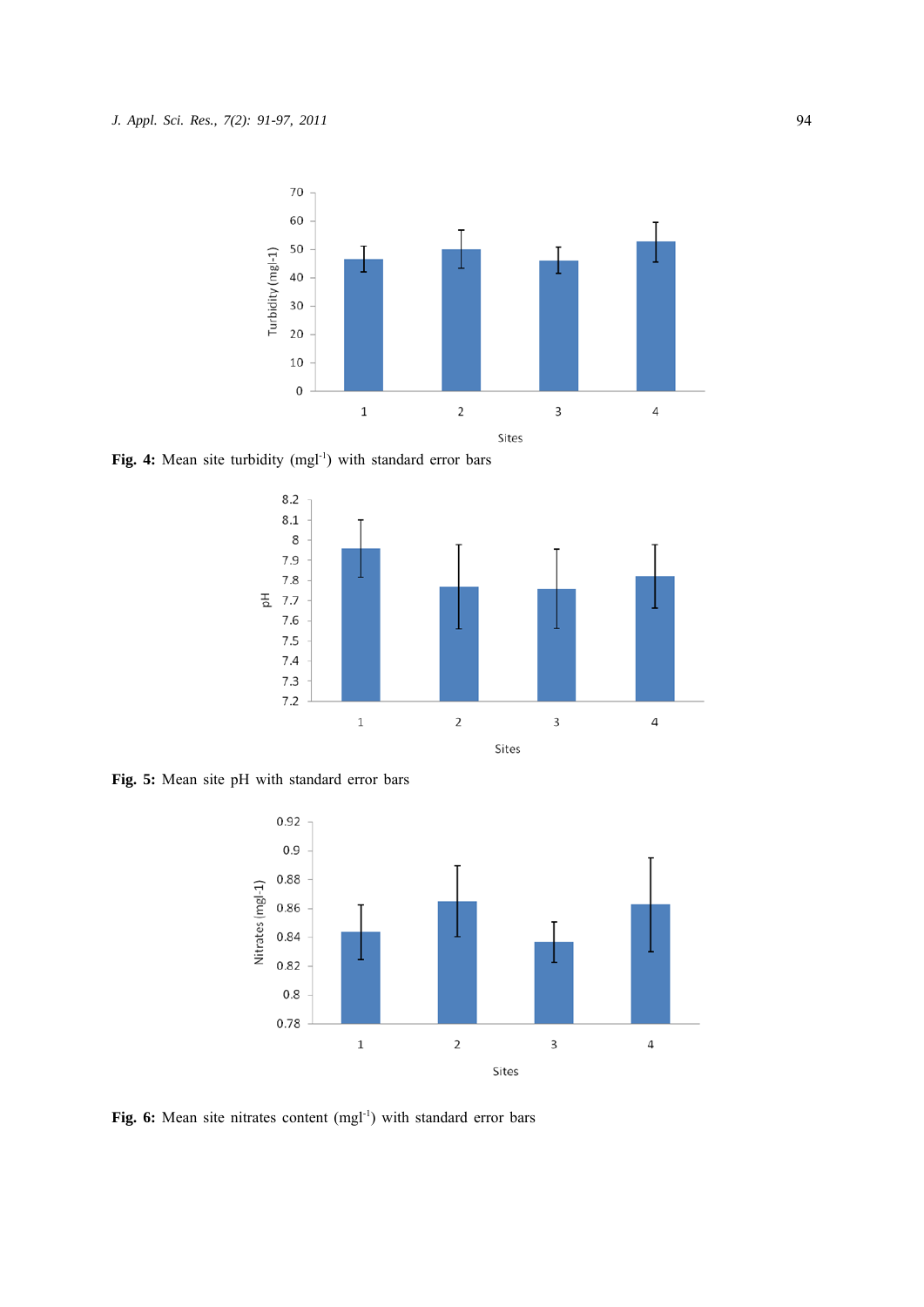



The estimated potential fish yield of the Dawhenya reservoir (Y) from the morpho-edaphic indices (MEI) was 38.44 kg/ ha. This was obtained from the relationship:

 $Y = 23.281$  x mean conductivity of all 4 sites (0.447)

)))))))))))))))))))))))))))

Mean depth

 $= 23.281 \times 133.078^{0.447}$  )))))))) 5.4  $= 38.44 \text{ kg/ha}$ 

|  | <b>Table 2:</b> Checklist of fish species in the Dawhenya reservoir |  |  |  |  |  |  |  |  |
|--|---------------------------------------------------------------------|--|--|--|--|--|--|--|--|
|--|---------------------------------------------------------------------|--|--|--|--|--|--|--|--|

| No. | <b>FAMILY</b>               | <b>SPECIES</b>              | <b>DESCRIPTION</b> |
|-----|-----------------------------|-----------------------------|--------------------|
|     | Anabantidae                 | Ctenopoma petherici         | Fin fish           |
| 2   | Cichlidae                   | Hemichromis fasciatus       |                    |
|     | Oreochromis niloticus       |                             |                    |
|     | Sarotherodon galilaeus      |                             |                    |
|     | Tilapia zillii              | Fin fish                    |                    |
| 3   | Clariidae                   | Clarias gariepinus          | Fin fish           |
| 4   | Cyprinidae                  | Barbus macrops              | Fin fish           |
| 5   | Gobiidae                    | Nematogobius maindroni      | Fin fish           |
| 6   | Mormyridae                  | Marcusenius abadii          | Fin fish           |
|     | Osteoglossidae              | Heterotis niloticus         | Fin fish           |
| 8   | Palaemonidae                | Macrobrachium macrobrachion |                    |
|     | Macrobrachium vollenhovenii | Shell fish                  |                    |

| Species                     | Dry season $(\% )$ | Wet season $(\% )$ |
|-----------------------------|--------------------|--------------------|
| Sarotherodon galilaeus      | 10.5               | ND                 |
| Oreochromis niloticus       | 0.2                | 2.5                |
| Tilapia zillii              | 5.9                | 4.2                |
| Hemichromis fasciatus       | 8.4                | 5.9                |
| Macrobrachium vollenhovenii | 2.5                | 2.1                |
| Heterotis niloticus         | 0.2                | ND                 |
| Barbus macrops              | 71.6               | 85.3               |
| Nematogobius maindroni      | 0.7                | ND                 |

ND = No data collected

**Table 4:** Length-weight relationship parameters and related statistics for the most abundant fish species caught in the Dawhenya reservoir (PA: positive allometric, **IS:** isometric, **NA:** negative allometric).

| <b>FAMILY/SPECIES</b>                    |       |       |       | (c <sub>m</sub> )<br>$L_{min}$ | $^{\prime}$ cm.<br>$L_{\rm max}$ | Growth pattern |
|------------------------------------------|-------|-------|-------|--------------------------------|----------------------------------|----------------|
| PALAEMONIDAE Macrobrachium vollenhovenii | 0.009 | 3.267 | 0.881 |                                | 4.0،                             |                |
| PALAEMONIDAE Macrobrachium macrobrachion | 0.027 | 2.864 | 0.560 |                                | 10.5                             | NA             |
| CICHLIDAE Sarotherodon galilaeus         | 0.081 | 2 793 | 0.968 | 6.0                            |                                  | NA             |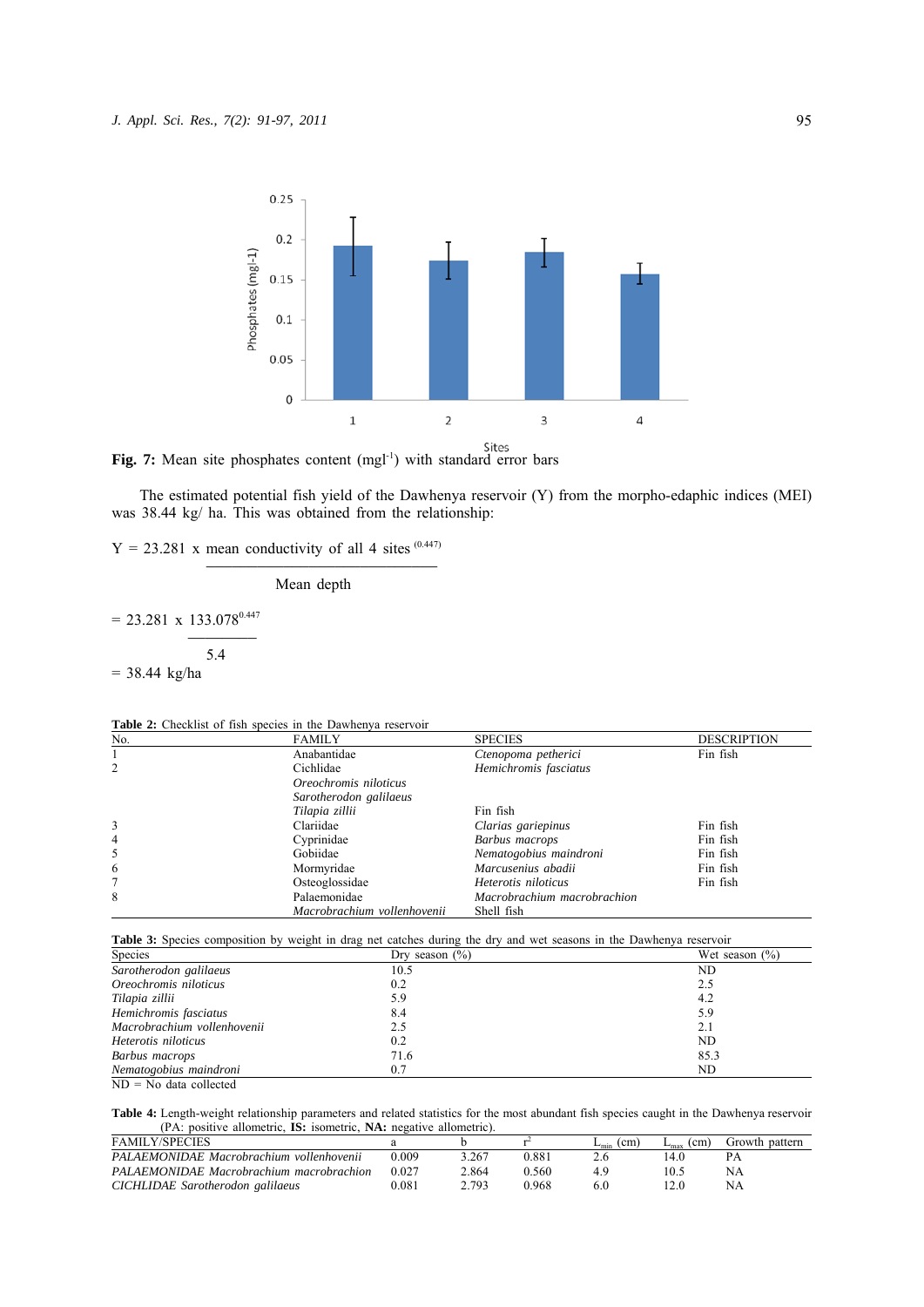| J. Appl. Sci. Res., 7(2): 91-97, 2011 |       |       |       |     |     |  | 96 |
|---------------------------------------|-------|-------|-------|-----|-----|--|----|
| CYPRINIDAE Barbus macrops             | 0.010 | 2.934 | 0.621 | 5.5 | u i |  |    |
| Discussion:<br>$E: L \rightarrow L$   |       |       |       |     |     |  |    |

# *Fish yield:*

Reservoirs in the tropics are noted to be more productive than those in the temperate regions Jackson, D.C. and G. Marmulla, (2001). According to Marshall, B. and M. Maes, (1994). estimated fish yields in deep tropical reservoirs ranged from  $10 - 50$  kg/ha/year while that of shallow tropical reservoirs ranged from 30 – 150 kg/ha/year. The 38.44 kg/ha fish yield obtained for the Dawhenya reservoir in the Accra Plains in southern Ghana was lower than those estimated for some reservoirs in northern Ghana i.e. Achubunyi (75.0) kg/ha) and Mahama (90.19 kg/ha) Abban *et al.,* (1994); Botanga (86.98 kg/ha) and Libga (97.19 kg/ha) Quarcoopome, *et al.* (2008); and Jebba (40 kg/ha) Adeniji, H.A. (1991), Bakolori (50 kg/ha), Oyun (125.72 kg/ha) Mustapha, M.K., (2009) in Nigeria. This could be due to the depth and high conductivity value of the Dawhenya reservoir since deep reservoirs are less productive Marshall, B. and M. Maes, (1994).

The estimated fish yield in the Dawhenya reservoir is however higher than those of Kubani (38 kg/ha) Balogun, J.K. and U.J. Aduku, (2005); Kainja  $(3.5 - 4.7 \text{ kg/ha})$  Balogun, J.K. and M.O. Ibeun, (1995); and Volta (12 kg/ha) Ryder *et al.,* (1974). This could be due to the great mean depths of these large reservoirs/lakes in Africa.

#### *Physicochemical parameters:*

Dissolved oxygen is essential to all forms of aquatic life. Bagenal, T., (1968) reported that dissolved oxygen level is related to reproduction in fishes, because fecundity is directly correlated to fish size (length and body weight). The oxygen content of natural waters varies with temperature, turbulence, atmospheric pressure and photosynthetic activity of algae and plants. The solubility of oxygen decreases as temperature increase. In freshwaters, dissolved oxygen at sea level ranges from 15 mgl<sup>-1</sup> at 0 °C to 8 mgl<sup>-1</sup> at 25 °C. Concentrations in unpolluted waters are usually close to, but less than 10 mgl<sup>-1</sup> Chapman, D. and V. Kimstach, (1996). Concentrations below 2 mgl-1 may lead to the death of most fish. The dissolved oxygen range of 7.67 to 7.71 mgl<sup>-1</sup> recorded in the current study was within the acceptable ranges quoted by Chapman, D. and V. Kimstach,  $(1996)$ : (< than 10 mgl<sup>-1</sup>). Conductivity of a water body is sensitive to variations in dissolved solids, mostly mineral salts. This is important because it measures the productivity potential of the water body. The conductivity of most freshwater bodies ranges from 10  $\mu$ Scm<sup>-1</sup> to 1000  $\mu$ Scm<sup>-1</sup> Chapman, D. and V. Kimstach, (1996). The conductivity obtained in this study (112.8-164.3 μScm-1) was within this range and hence suitable for development of fisheries resources in the reservoir. At a given temperature, pH indicates the intensity of the acidic or basic character of a solution and is controlled by the dissolved chemical compounds and biochemical processes in the solution. The pH of freshwater bodies ranges from 6.0 to 9.0 Chapman, D. and V. Kimstach, (1996) or 5.0 to 10.0 Bennett, G.W. (1970). The pH range of 7.24 to 8.8 obtained in this study was within these ranges. The pH recorded in this study also shows that the impoundment was slightly alkaline.

Impounded systems can have nitrates concentrations up to 5 mgl<sup>-1</sup>, but often less than 1 mgl<sup>-1</sup> Chapman, D. and V. Kimstach, (1996). Concentrations in excess of 5 mgl<sup>-1</sup> usually indicate pollution by human or animal wastes, or fertilizer run-off. In lakes, concentrations in excess of  $0.2 \text{ mgl}^{-1}$  tend to stimulate algae growth and indicate possible eutrophic conditions Roberts, G. and T. Marsh, (1987). The range recorded in this study was from 0.8 to 0.98 mgl<sup>-1</sup> and hence, within the acceptable limits, and therefore suitable for fisheries resources in the impoundment. Phosphorus on the other hand is generally the limiting nutrient for algal growth, and therefore, controls the primary productivity of a fresh water body Roberts, G. and T. Marsh, (1987). Phosphorus is rarely found in high concentrations in freshwaters as it is actively taken up by plants Tait, R.V. and F.A. Dipper, (1998). High concentrations of phosphates can indicate the presence of pollution and are largely responsible for eutrophic conditions. In most freshwaters, it ranges from 0.005 mgl<sup>-1</sup> to 0.02 mgl<sup>-1</sup> Chapman, D. and V. Kimstach, (1996). The range of 0.09 mgl-1 to 0.34 mgl-1 recorded in this study falls outside that reported by Chapman, D. and V. Kimstach, (1996). Pollution of the impoundment could be due to fertilizer run-off within the catchment area Victor, R. and A.E. Ogbeibu, (1985) and nutrient enrichment of the impoundment Kronvang, B. (1992) since the inhabitants were predominantly peasant farmers IDA, (1992). From Pearson's correlation analysis, there was no significant correlation ( $p < 0.05$  (2-tailed)) between the physicochemical parameters of the sampling stations in the study, implying homogeneity of the entire water body.

#### *Conclusion:*

In the Dawhenya reservoir, 12 fish species belonging to 8 genera were encountered out of which 7 genera were fin fishes while the remaining genus was a shell fish. During the dry season, eight fish species were sampled and *Barbus macrops* contributed the highest (71.6 %) and *Oreochromis niloticus* the lowest (0.2 %)